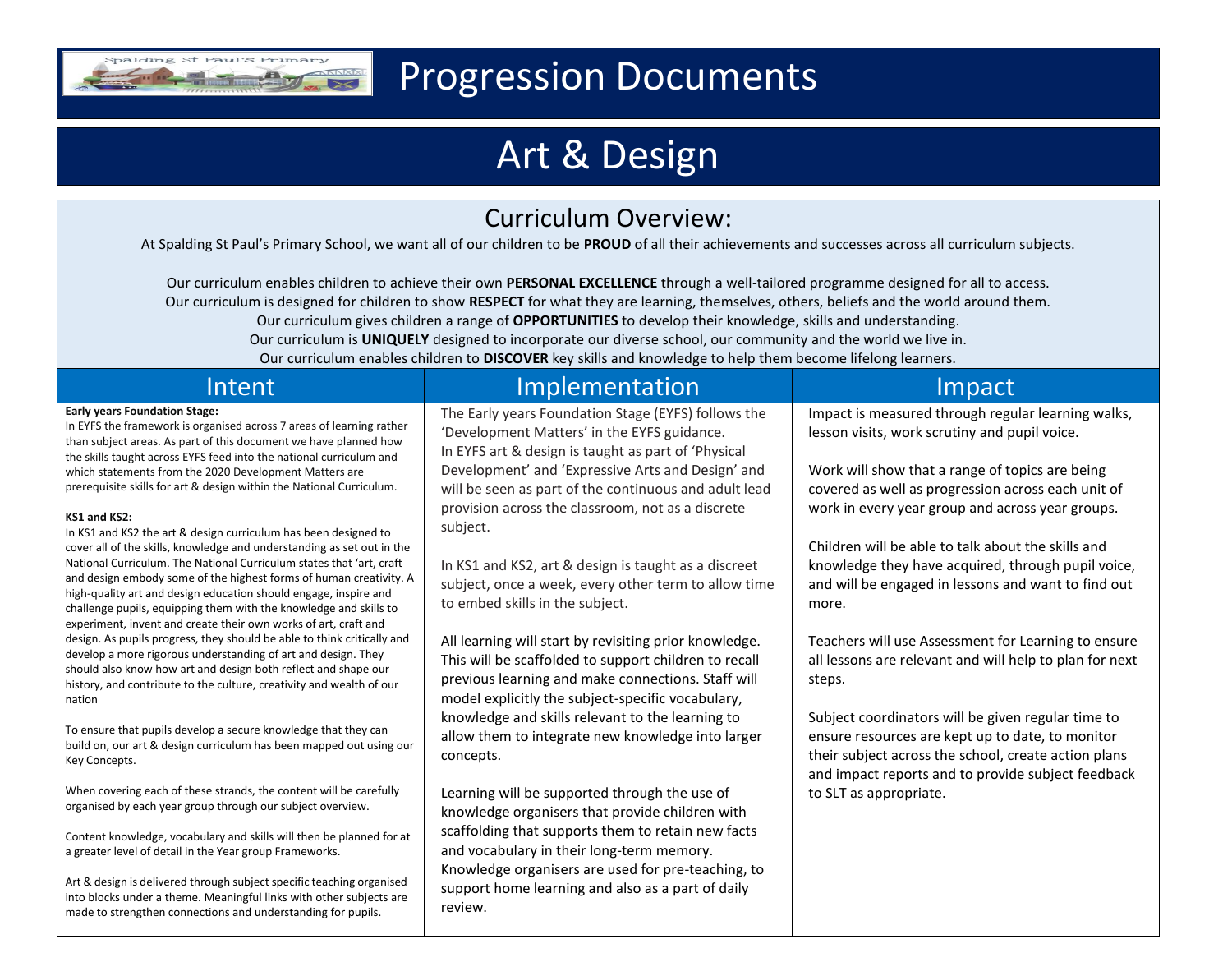|                                   |                                                                                              |                                | <b>Breadth of Study</b>                                                                                                                                                                                                                                                                                                                                                                                                                                                                                                                                                                                                                                                                           |
|-----------------------------------|----------------------------------------------------------------------------------------------|--------------------------------|---------------------------------------------------------------------------------------------------------------------------------------------------------------------------------------------------------------------------------------------------------------------------------------------------------------------------------------------------------------------------------------------------------------------------------------------------------------------------------------------------------------------------------------------------------------------------------------------------------------------------------------------------------------------------------------------------|
| <b>Breadth of Study EYFS:</b>     |                                                                                              |                                |                                                                                                                                                                                                                                                                                                                                                                                                                                                                                                                                                                                                                                                                                                   |
| Three and Four<br>Year-Olds       | Physical Development                                                                         |                                | • Use large-muscle movements to wave flags and streamers,<br>paint and make marks.<br>• Choose the right resources to carry out their own plan.<br>• Use one-handed tools and equipment, for example, making snips in paper with scissors.<br>• Use a comfortable grip with good control when holding pens and pencils.                                                                                                                                                                                                                                                                                                                                                                           |
| <b>Expressive Arts and Design</b> |                                                                                              |                                | • Explore different materials freely, in order to develop their ideas about how to use them and what to make.<br>• Develop their own ideas and then decide which materials to use to expressthem.<br>• Join different materials and explore different textures.<br>• Create closed shapes with continuous lines, and begin to use these shapes to represent objects.<br>• Draw with increasing complexity and detail, such as representing a face with a circle and including details.<br>• Use drawing to represent ideas like movement or loud noises.<br>• Show different emotions in their drawings and paintings, like happiness, sadness, fear, etc.<br>• Explore colour and colour mixing. |
| Reception                         | Physical Development                                                                         |                                | • Develop their small motor skills so that they can use a range of<br>tools competently, safely and confidently.<br>• Use their core muscle strength to achieve a good posture<br>when sitting at a table or sitting on the floor.<br>Develop overall body-strength, balance, coordination and agility.                                                                                                                                                                                                                                                                                                                                                                                           |
|                                   | <b>Expressive Arts and Design</b>                                                            |                                | Explore, use and refine a variety of artistic effects to express<br>their ideas and feelings.<br>• Return to and build on their previous learning, refining ideas<br>and developing their ability to represent them.<br>• Create collaboratively, sharing ideas, resources and skills.                                                                                                                                                                                                                                                                                                                                                                                                            |
| <b>ELG</b>                        | Physical<br>Development                                                                      | Fine<br>Motor<br><b>Skills</b> | • Hold a pencil effectively in preparation for fluent writing - using<br>the tripod grip in almost all cases.<br>• Use a range of small tools, including scissors, paintbrushes and cutlery<br>• Begin to show accuracy and care when drawing.                                                                                                                                                                                                                                                                                                                                                                                                                                                    |
|                                   | Expressive<br>Arts and Design<br>$D_{\text{max}}$ dth of $\phi$ tudu Kou $C_{\text{max}}$ 1. | Creating<br>with<br>Materials  | • Safely use and explore a variety of materials, tools and techniques, experimenting with colour, design, texture,<br>form and function.<br>• Share their creations, explaining the process they have used.                                                                                                                                                                                                                                                                                                                                                                                                                                                                                       |

#### Breadth of study Key Stage 1: Pupils should be taught:

- to use a range of materials creatively to design and make products
- to use drawing, painting and sculpture to develop and share their ideas, experiences and imagination
- to develop a wide range of art and design techniques in using colour, pattern, texture, line, shape, form and space

about the work of a range of artists, craft makers and designers, describing the differences and similarities between different practices and disciplines, and making links to their own work.

### Breadth of study Key Stage 2:

Pupils should be taught:

- to create sketch books to record their observations and use them to review and revisit ideas
- to improve their mastery of art and design techniques, including drawing, painting and sculpture with a range of materials [for example, pencil, charcoal, paint, clay]
- about great artists, architects and designers in art & design.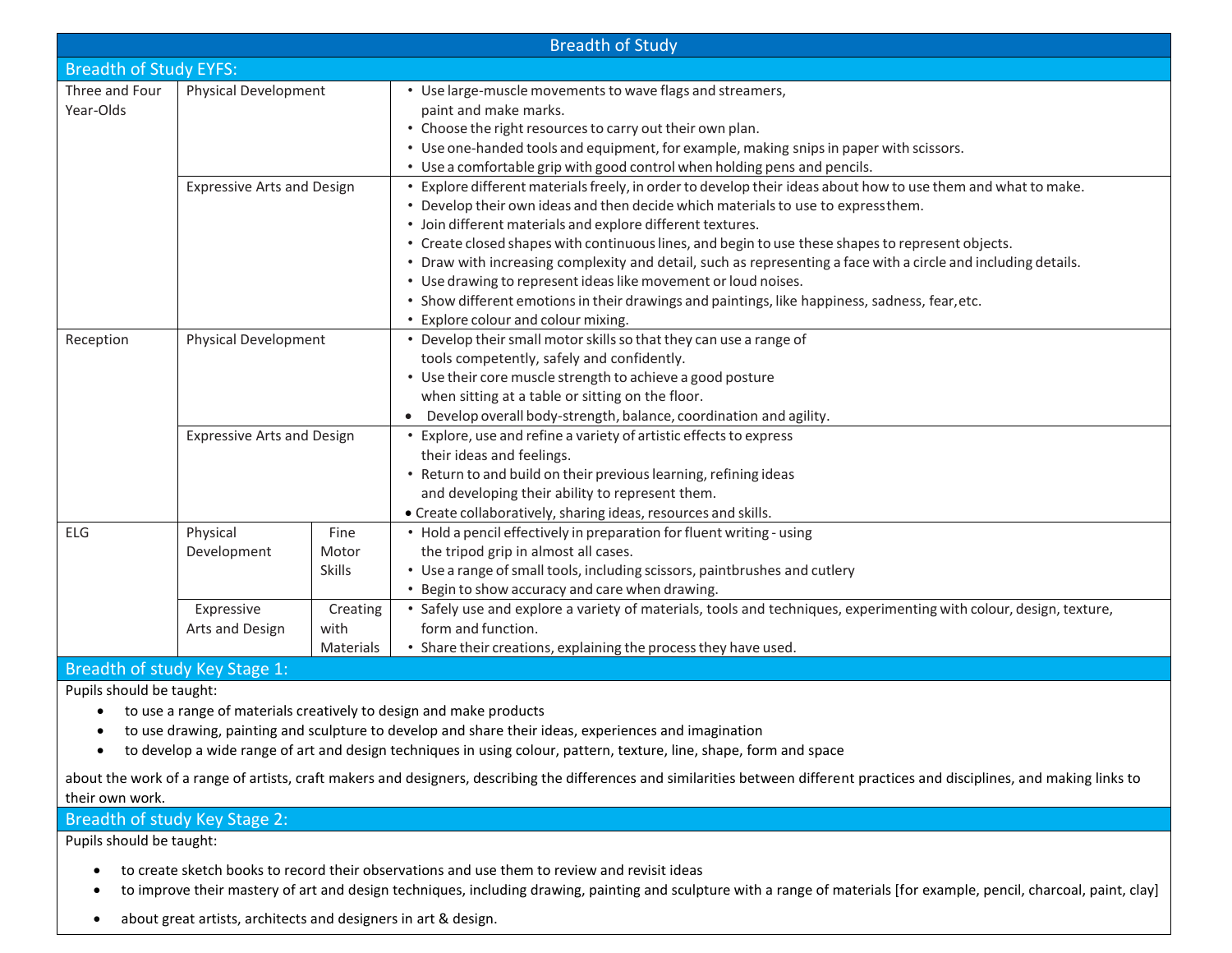| <b>Key Concepts</b>                                                                   |                                                                                    |                                                                                                                                           |  |  |  |
|---------------------------------------------------------------------------------------|------------------------------------------------------------------------------------|-------------------------------------------------------------------------------------------------------------------------------------------|--|--|--|
| Develop ideas                                                                         | Master techniques                                                                  | Take inspiration from the greats                                                                                                          |  |  |  |
| This concept involves understanding how ideas develop<br>through an artistic process. | This concept involves developing a skill set so that ideas<br>may be communicated. | This concept involves learning from both the artistic<br>process and techniques of great artists and artisans<br>throughout art & design. |  |  |  |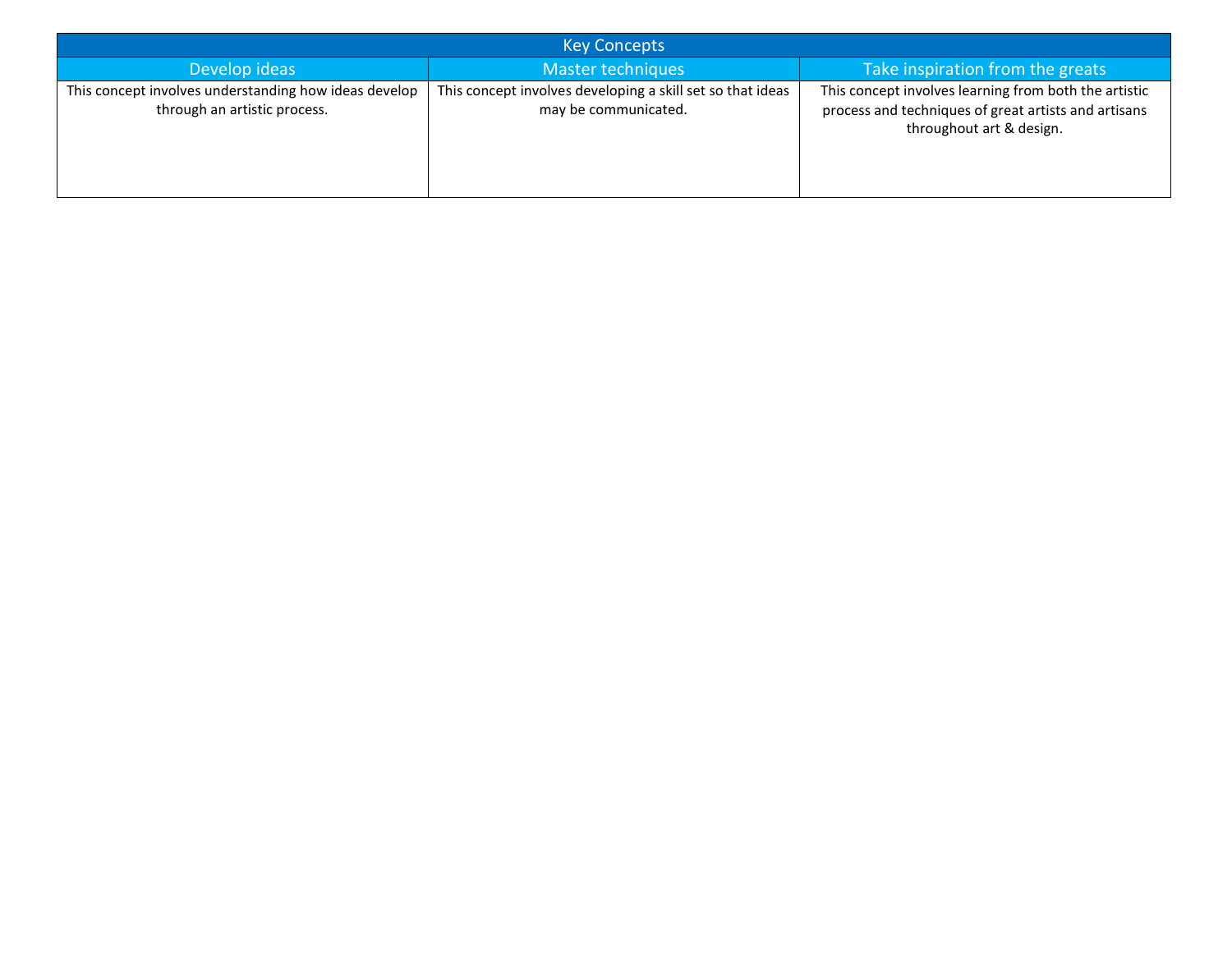|                   |                        | Year 1                                                               | Year <sub>2</sub>                                                  | Year <sub>3</sub>                                                              | Year 4                                                                         | Year <sub>5</sub>                                                                                | Year 6                                                                                                |
|-------------------|------------------------|----------------------------------------------------------------------|--------------------------------------------------------------------|--------------------------------------------------------------------------------|--------------------------------------------------------------------------------|--------------------------------------------------------------------------------------------------|-------------------------------------------------------------------------------------------------------|
|                   |                        | Respond to ideas and starting<br>points                              | Respond to ideas and starting<br>points                            | Develop ideas from starting points<br>throughout the curriculum                | Develop ideas from starting points<br>throughout the curriculum                | Develop and imaginatively extend<br>ideas from starting points<br>throughout the curriculum.     | Develop and imaginatively extend<br>ideas from starting points<br>throughout the curriculum.          |
|                   |                        | <b>Explore ideas and collect visual</b><br>information               | <b>Explore ideas and collect visual</b><br>information             | Collect information, sketches and<br>resources                                 | Collect information, sketches and<br>resources                                 | Collect information, sketches and<br>resources and present ideas                                 | Collect information, sketches and<br>resources and present ideas                                      |
|                   |                        | Explore different methods and<br>materials as ideas develop          | Explore different methods and<br>materials as ideas develop        | Adapt and refine ideas as they<br>progress                                     | Adapt and refine ideas as they<br>progress                                     | imaginatively in a sketch book.                                                                  | imaginatively in a sketch book.                                                                       |
| Develop Ideas     |                        |                                                                      |                                                                    | Explore ideas in a variety of ways                                             | Explore ideas in a variety of ways                                             | Use the qualities of materials to<br>enhance ideas.                                              | Use the qualities of materials to<br>enhance ideas.                                                   |
|                   |                        |                                                                      |                                                                    | Comment on artworks using visual<br>language                                   | Comment on artworks using visual<br>language                                   | Spot the potential in unexpected<br>results as work progresses.                                  | Spot the potential in unexpected<br>results as work progresses.                                       |
|                   |                        |                                                                      |                                                                    |                                                                                |                                                                                | Comment on artworks with a<br>fluent grasp of visual language.                                   | Comment on artworks with a<br>fluent grasp of visual language.                                        |
|                   |                        | Colour (own work) neatly<br>following the lines.                     | Draw lines of different sizes and<br>thickness.                    | Sketch lightly (no need to use a<br>rubber to correct mistakes).               | Use different hardnesses of pencils<br>to show line, tone and texture.         | Use a choice of techniques to<br>depict movement, perspective,<br>shadows and reflection.        | Use a variety of techniques to<br>add interesting effects (e.g.<br>reflections, shadows, direction of |
|                   | <b>Drawing</b>         | Show pattern and texture by<br>adding dots and lines.                | Show different tones by using<br>coloured pencils.                 | Use shading to show light and<br>shadow.                                       | Annotate sketches to explain and<br>elaborate ideas.                           | Choose a style of drawing suitable<br>for the work (e.g. realistic or                            | sunlight).<br>Choose a style of drawing suitable                                                      |
|                   |                        |                                                                      |                                                                    |                                                                                | Use hatching and cross hatching to<br>show tone and texture.                   | impressionistic).<br>Use lines to represent movement.                                            | for the work (e.g. realistic or<br>impressionistic).<br>Use lines to represent movement.              |
|                   |                        | Use thick and thin brushes.                                          | Use thick and thin brushes.                                        | Use a number of brush techniques<br>using thick and thin brushes to            | Use a number of brush techniques<br>using thick and thin brushes to            | Sketch (lightly) before painting to<br>combine                                                   | Sketch (lightly) before painting to<br>combine                                                        |
|                   |                        | Mix primary colours to make<br>secondary.                            | Mix primary colours to make<br>secondary.                          | produce shapes, textures, patterns<br>and lines.                               | produce shapes, textures, patterns<br>and lines.                               | line and colour.<br>Create a colour palette based                                                | line and colour.<br>Create a colour palette based                                                     |
|                   |                        | Create colour wheels.                                                | Add white to colours to make tints<br>and black to colours to make | Mix colours effectively.                                                       | Mix colours effectively.                                                       | upon colours observed in the<br>natural or built world.                                          | upon colours observed in the<br>natural or built world.                                               |
| Master techniques | <b>Painting</b>        |                                                                      | tones.<br>Create colour wheels.                                    | Use watercolour paint to produce<br>washes for backgrounds then add<br>detail. | Use watercolour paint to produce<br>washes for backgrounds then add<br>detail. | Use the qualities of watercolour<br>and acrylic paints to create visually<br>interesting pieces. | Use the qualities of watercolour<br>and acrylic paints to create visually<br>interesting pieces.      |
|                   |                        |                                                                      |                                                                    |                                                                                | Experiment with creating mood<br>with colour.                                  | Combine colours, tones and tints<br>to enhance the mood of a piece.                              | Combine colours, tones and tints<br>to enhance the mood of a piece.                                   |
|                   |                        |                                                                      |                                                                    |                                                                                |                                                                                | Use brush techniques and the<br>qualities of paint to create texture.                            | Use brush techniques and the<br>qualities of paint to create texture.                                 |
|                   |                        |                                                                      |                                                                    |                                                                                |                                                                                | Develop a personal style of<br>painting, drawing upon ideas from<br>other artists.               | Develop a personal style of<br>painting, drawing upon ideas from<br>other artists.                    |
|                   |                        | Use repeating or overlapping<br>shapes.                              |                                                                    | Use layers of two or more colours.                                             |                                                                                | Build up layers of colours.                                                                      |                                                                                                       |
|                   | <u>int</u><br>$\Delta$ | Mimic print from the environment<br>(e.g. wallpapers).               |                                                                    | Replicate patterns observed in<br>natural or built environments.               |                                                                                | Create an accurate pattern,<br>showing fine detail.                                              |                                                                                                       |
|                   |                        | Use objects to create prints (e.g.<br>fruit, vegetables or sponges). |                                                                    | Make printing blocks (e.g. from<br>coiled string glued to a block).            |                                                                                | Use a range of visual elements to<br>reflect the purpose of the work.                            |                                                                                                       |
|                   |                        | Press, roll, rub and stamp to make<br>prints.                        |                                                                    | Make precise repeating patterns.                                               |                                                                                |                                                                                                  |                                                                                                       |
|                   |                        |                                                                      | Use weaving to create a pattern.                                   |                                                                                | Shape and stitch materials.                                                    |                                                                                                  | Show precision in techniques.<br>Choose from a range of                                               |
|                   |                        |                                                                      | Join materials using glue and/or a<br>stitch.                      |                                                                                | Use basic cross stitch and back<br>stitch.                                     |                                                                                                  | stitching techniques.<br>Combine previously learned<br>techniques to create pieces                    |
|                   | Textiles               |                                                                      | Use plaiting.                                                      |                                                                                | Colour fabric.                                                                 |                                                                                                  |                                                                                                       |
|                   |                        |                                                                      | Use dip dye techniques.                                            |                                                                                | Create weavings.                                                               |                                                                                                  |                                                                                                       |
|                   |                        |                                                                      |                                                                    |                                                                                | Quilt, pad and gather fabric.                                                  |                                                                                                  |                                                                                                       |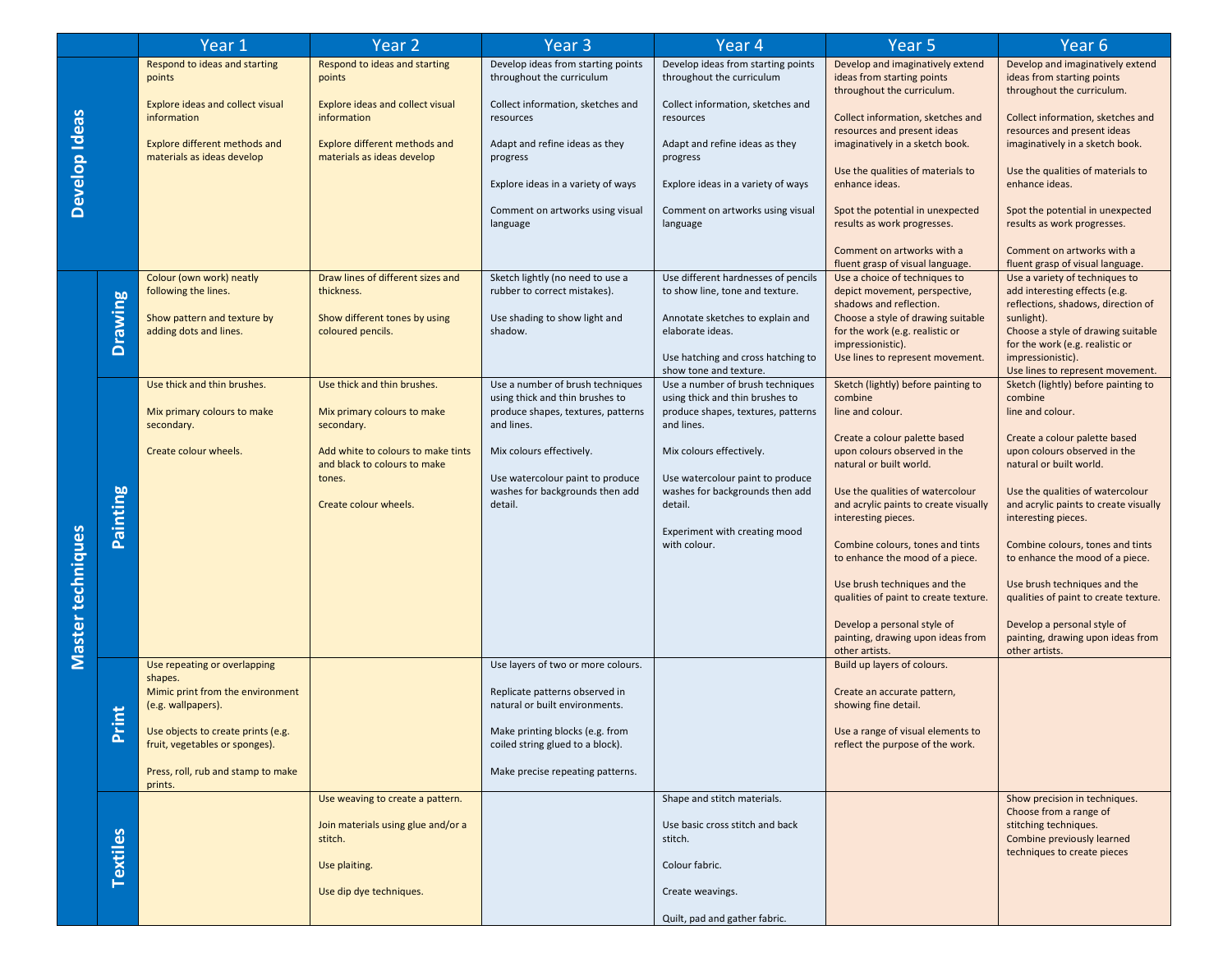|                      |           |                                                                    | Use a combination of materials   |                                   | Select and arrange materials for a |                                                               | Mix textures (rough and smooth,                               |
|----------------------|-----------|--------------------------------------------------------------------|----------------------------------|-----------------------------------|------------------------------------|---------------------------------------------------------------|---------------------------------------------------------------|
|                      |           |                                                                    | that are cut, torn and glued.    |                                   | striking                           |                                                               | plain and                                                     |
|                      |           |                                                                    |                                  |                                   | effect.                            |                                                               | patterned).                                                   |
|                      | collage   |                                                                    | Sort and arrange materials.      |                                   | Ensure work is precise.            |                                                               | Combine visual and tactile<br>qualities.                      |
|                      |           |                                                                    | Mix materials to create texture. |                                   |                                    |                                                               |                                                               |
|                      |           |                                                                    |                                  |                                   | Use coiling, overlapping,          |                                                               | Use ceramic mosaic materials and                              |
|                      |           |                                                                    |                                  |                                   | tessellation, mosaic               |                                                               | techniques.                                                   |
|                      |           |                                                                    |                                  |                                   | and montage.                       |                                                               |                                                               |
|                      |           | Use a combination of shapes.                                       |                                  | Create and combine shapes to      |                                    | Show life-like qualities and real-life                        |                                                               |
|                      |           |                                                                    |                                  | create recognisable forms (e.g.   |                                    | proportions or, if more abstract,                             |                                                               |
|                      |           | Include lines and texture.                                         |                                  | shapes made from nets or solid    |                                    | provoke                                                       |                                                               |
|                      |           |                                                                    |                                  | materials)                        |                                    | different interpretations.                                    |                                                               |
|                      |           | Use rolled up paper, straws, paper,<br>card and clay as materials. |                                  | Include texture that conveys      |                                    | Use tools to carve and add shapes,                            |                                                               |
|                      | Sculpture |                                                                    |                                  | feelings, expression or movement. |                                    | texture and pattern.                                          |                                                               |
|                      |           | Use techniques such as rolling,                                    |                                  | Use clay and other moldable       |                                    |                                                               |                                                               |
|                      |           | cutting, moulding and carving.                                     |                                  | materials.                        |                                    | Combine visual and tactile                                    |                                                               |
|                      |           |                                                                    |                                  |                                   |                                    | qualities.                                                    |                                                               |
|                      |           |                                                                    |                                  | Add materials to provide          |                                    |                                                               |                                                               |
|                      |           |                                                                    |                                  | interesting detail.               |                                    | Use frameworks (such as wire or                               |                                                               |
|                      |           |                                                                    |                                  |                                   |                                    | moulds) to                                                    |                                                               |
|                      |           | Describe the work of notable                                       | Describe the work of notable     | Replicate some of the techniques  | Replicate some of the techniques   | provide stability and form<br>Combine previously learned      | Combine previously learned                                    |
|                      |           | artists, artisans and designers.                                   | artists, artisans and designers. | used by                           | used by                            | techniques to create pieces.                                  | techniques to create pieces.                                  |
|                      |           |                                                                    |                                  | notable artists, artisans and     | notable artists, artisans and      |                                                               |                                                               |
|                      |           | Use some of the ideas of artists                                   | Use some of the ideas of artists | designers.                        | designers.                         | Give details (including own                                   | Give details (including own                                   |
|                      |           | studied to create pieces.                                          | studied to create pieces.        |                                   |                                    | sketches) about the style of some                             | sketches) about the style of some                             |
|                      |           |                                                                    |                                  | Create original pieces that are   | Create original pieces that are    | notable artists, artisans and                                 | notable artists, artisans and                                 |
|                      |           |                                                                    |                                  | influenced by studies of others.  | influenced by studies of others.   | designers.                                                    | designers.                                                    |
|                      | greats    |                                                                    |                                  |                                   |                                    |                                                               |                                                               |
|                      |           |                                                                    |                                  |                                   |                                    | Show how the work of those<br>studied was influential in both | Show how the work of those<br>studied was influential in both |
|                      |           |                                                                    |                                  |                                   |                                    | society and to other artists.                                 | society and to other artists.                                 |
| Inspiration from the |           |                                                                    |                                  |                                   |                                    |                                                               |                                                               |
|                      |           |                                                                    |                                  |                                   |                                    | Create original pieces that show a                            | Create original pieces that show a                            |
|                      |           |                                                                    |                                  |                                   |                                    | range of influences and styles.                               | range of influences and styles.                               |